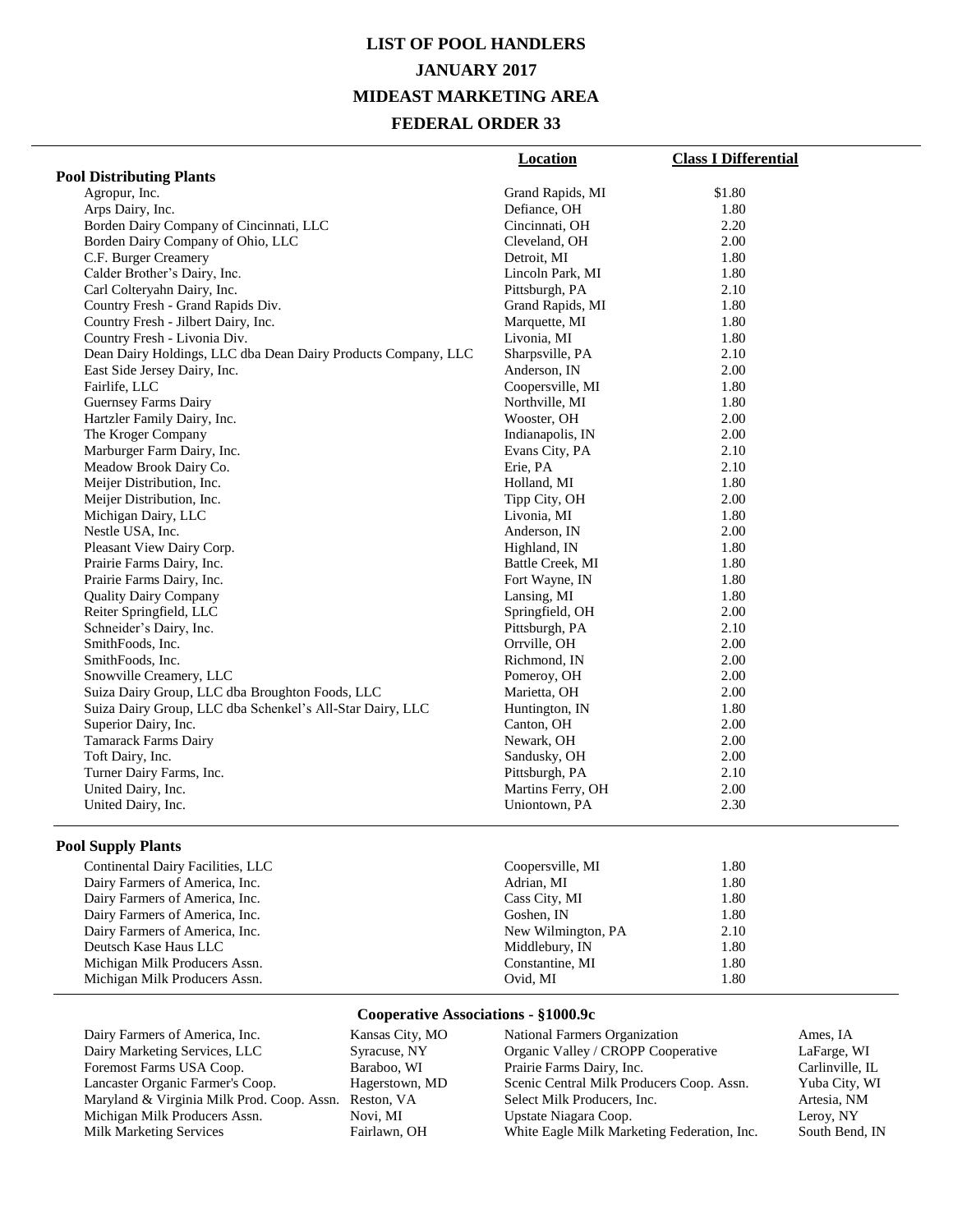# **LIST OF POOL HANDLERS FEBRUARY 2017 MIDEAST MARKETING AREA FEDERAL ORDER 33**

|                                                               | Location          | <b>Class I Differential</b> |
|---------------------------------------------------------------|-------------------|-----------------------------|
| <b>Pool Distributing Plants</b>                               |                   |                             |
| Agropur, Inc.                                                 | Grand Rapids, MI  | \$1.80                      |
| Borden Dairy Company of Cincinnati, LLC                       | Cincinnati, OH    | 2.20                        |
| Borden Dairy Company of Ohio, LLC                             | Cleveland, OH     | 2.00                        |
| C.F. Burger Creamery                                          | Detroit, MI       | 1.80                        |
| Calder Brother's Dairy, Inc.                                  | Lincoln Park, MI  | 1.80                        |
| Carl Colteryahn Dairy, Inc.                                   | Pittsburgh, PA    | 2.10                        |
| Country Fresh - Grand Rapids Div.                             | Grand Rapids, MI  | 1.80                        |
| Country Fresh - Jilbert Dairy, Inc.                           | Marquette, MI     | 1.80                        |
| Country Fresh - Livonia Div.                                  | Livonia, MI       | 1.80                        |
| Dean Dairy Holdings, LLC dba Dean Dairy Products Company, LLC | Sharpsville, PA   | 2.10                        |
| East Side Jersey Dairy, Inc.                                  | Anderson, IN      | 2.00                        |
| Fairlife, LLC                                                 | Coopersville, MI  | 1.80                        |
| <b>Guernsey Farms Dairy</b>                                   | Northville, MI    | 1.80                        |
| Hartzler Family Dairy, Inc.                                   | Wooster, OH       | 2.00                        |
| The Kroger Company                                            | Indianapolis, IN  | 2.00                        |
| Marburger Farm Dairy, Inc.                                    | Evans City, PA    | 2.10                        |
| Meadow Brook Dairy Co.                                        | Erie, PA          | 2.10                        |
| Meijer Distribution, Inc.                                     | Holland, MI       | 1.80                        |
| Meijer Distribution, Inc.                                     | Tipp City, OH     | 2.00                        |
| Michigan Dairy, LLC                                           | Livonia, MI       | 1.80                        |
| Nestle USA, Inc.                                              | Anderson, IN      | 2.00                        |
| Pleasant View Dairy Corp.                                     | Highland, IN      | 1.80                        |
| Prairie Farms Dairy, Inc.                                     | Battle Creek, MI  | 1.80                        |
| Prairie Farms Dairy, Inc.                                     | Fort Wayne, IN    | 1.80                        |
| <b>Quality Dairy Company</b>                                  | Lansing, MI       | 1.80                        |
| Reiter Springfield, LLC                                       | Springfield, OH   | 2.00                        |
| Schneider's Dairy, Inc.                                       | Pittsburgh, PA    | 2.10                        |
| SmithFoods, Inc.                                              | Orrville, OH      | 2.00                        |
| SmithFoods, Inc.                                              | Richmond, IN      | 2.00                        |
| Snowville Creamery, LLC                                       | Pomeroy, OH       | 2.00                        |
| Suiza Dairy Group, LLC dba Broughton Foods, LLC               | Marietta, OH      | 2.00                        |
| Suiza Dairy Group, LLC dba Schenkel's All-Star Dairy, LLC     | Huntington, IN    | 1.80                        |
| Superior Dairy, Inc.                                          | Canton, OH        | 2.00                        |
| <b>Tamarack Farms Dairy</b>                                   | Newark, OH        | 2.00                        |
| Toft Dairy, Inc.                                              | Sandusky, OH      | 2.00                        |
| Turner Dairy Farms, Inc.                                      | Pittsburgh, PA    | 2.10                        |
| United Dairy, Inc.                                            | Martins Ferry, OH | 2.00                        |
| United Dairy, Inc.                                            | Uniontown, PA     | 2.30                        |
|                                                               |                   |                             |

### **Pool Supply Plants**

| Continental Dairy Facilities, LLC | Coopersville, MI   | 1.80 |  |
|-----------------------------------|--------------------|------|--|
| Dairy Farmers of America, Inc.    | Adrian, MI         | 1.80 |  |
| Dairy Farmers of America, Inc.    | Cass City, MI      | 1.80 |  |
| Dairy Farmers of America, Inc.    | Goshen, IN         | 1.80 |  |
| Dairy Farmers of America, Inc.    | New Wilmington, PA | 2.10 |  |
| Deutsch Kase Haus LLC             | Middlebury, IN     | 1.80 |  |
| Michigan Milk Producers Assn.     | Constantine, MI    | 1.80 |  |
| Michigan Milk Producers Assn.     | Ovid. MI           | 1.80 |  |
|                                   |                    |      |  |

### **Cooperative Associations - §1000.9c**

| Dairy Farmers of America, Inc.                        | Kansas City, MO |
|-------------------------------------------------------|-----------------|
| Dairy Marketing Services, LLC                         | Syracuse, NY    |
| Foremost Farms USA Coop.                              | Baraboo, WI     |
| Lancaster Organic Farmer's Coop.                      | Hagerstown, MD  |
| Maryland & Virginia Milk Prod. Coop. Assn. Reston, VA |                 |
| Michigan Milk Producers Assn.                         | Novi, MI        |
| <b>Milk Marketing Services</b>                        | Fairlawn, OH    |
|                                                       |                 |

National Farmers Organization Ames, IA<br>Prairie Farms Dairy, Inc. Carlinville, IL Prairie Farms Dairy, Inc. Carlinville, IL<br>Scenic Central Milk Producers Coop. Assn. Yuba City, WI Scenic Central Milk Producers Coop. Assn. Yuba City, V<br>Select Milk Producers, Inc. Artesia, NM Select Milk Producers, Inc. Upstate Niagara Coop. Leroy, NY White Eagle Milk Marketing Federation, Inc. South Bend, IN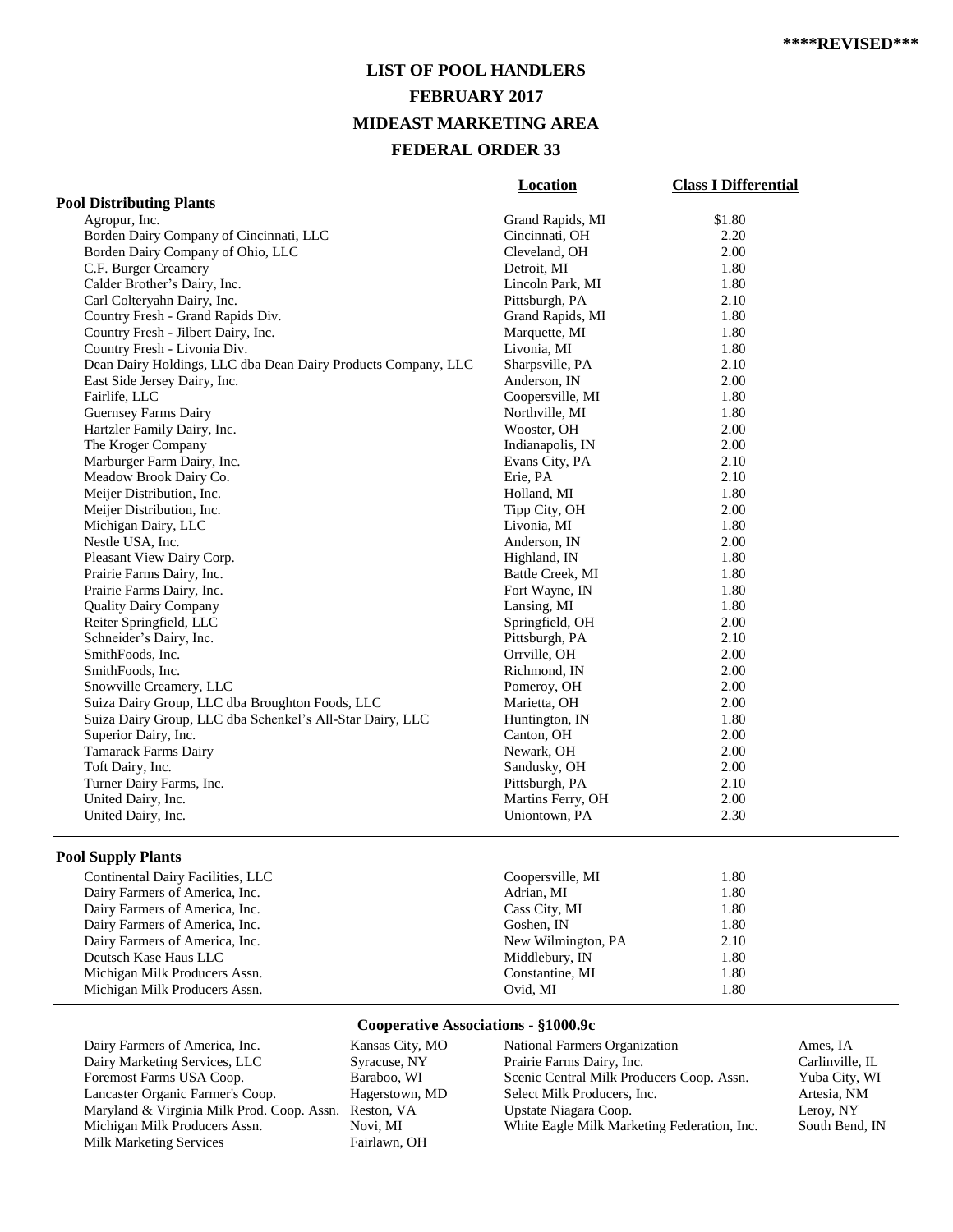# **LIST OF POOL HANDLERS MARCH 2017 MIDEAST MARKETING AREA FEDERAL ORDER 33**

|                                                               | <b>Location</b>   | <b>Class I Differential</b> |
|---------------------------------------------------------------|-------------------|-----------------------------|
| <b>Pool Distributing Plants</b>                               |                   |                             |
| Agropur, Inc.                                                 | Grand Rapids, MI  | \$1.80                      |
| Borden Dairy Company of Cincinnati, LLC                       | Cincinnati, OH    | 2.20                        |
| Borden Dairy Company of Ohio, LLC                             | Cleveland, OH     | 2.00                        |
| C.F. Burger Creamery                                          | Detroit, MI       | 1.80                        |
| Calder Brother's Dairy, Inc.                                  | Lincoln Park, MI  | 1.80                        |
| Carl Colteryahn Dairy, Inc.                                   | Pittsburgh, PA    | 2.10                        |
| Country Fresh - Grand Rapids Div.                             | Grand Rapids, MI  | 1.80                        |
| Country Fresh - Jilbert Dairy, Inc.                           | Marquette, MI     | 1.80                        |
| Country Fresh - Livonia Div.                                  | Livonia, MI       | 1.80                        |
| Dean Dairy Holdings, LLC dba Dean Dairy Products Company, LLC | Sharpsville, PA   | 2.10                        |
| East Side Jersey Dairy, Inc.                                  | Anderson, IN      | 2.00                        |
| Fairlife, LLC                                                 | Coopersville, MI  | 1.80                        |
| Guernsey Farms Dairy                                          | Northville, MI    | 1.80                        |
| Hartzler Family Dairy, Inc.                                   | Wooster, OH       | 2.00                        |
| The Kroger Company                                            | Indianapolis, IN  | 2.00                        |
| Marburger Farm Dairy, Inc.                                    | Evans City, PA    | 2.10                        |
| Meadow Brook Dairy Co.                                        | Erie, PA          | 2.10                        |
| Meijer Distribution, Inc.                                     | Holland, MI       | 1.80                        |
| Meijer Distribution, Inc.                                     | Tipp City, OH     | 2.00                        |
| Michigan Dairy, LLC                                           | Livonia, MI       | 1.80                        |
| Nestle USA, Inc.                                              | Anderson, IN      | 2.00                        |
| Pleasant View Dairy Corp.                                     | Highland, IN      | 1.80                        |
| Prairie Farms Dairy, Inc.                                     | Battle Creek, MI  | 1.80                        |
| Prairie Farms Dairy, Inc.                                     | Fort Wayne, IN    | 1.80                        |
| <b>Quality Dairy Company</b>                                  | Lansing, MI       | 1.80                        |
| Reiter Springfield, LLC                                       | Springfield, OH   | 2.00                        |
| Schneider's Dairy, Inc.                                       | Pittsburgh, PA    | 2.10                        |
| SmithFoods, Inc.                                              | Orrville, OH      | 2.00                        |
| SmithFoods, Inc.                                              | Richmond, IN      | 2.00                        |
| Snowville Creamery, LLC                                       | Pomeroy, OH       | 2.00                        |
| Suiza Dairy Group, LLC dba Broughton Foods, LLC               | Marietta, OH      | 2.00                        |
| Suiza Dairy Group, LLC dba Schenkel's All-Star Dairy, LLC     | Huntington, IN    | 1.80                        |
| Superior Dairy, Inc.                                          | Canton, OH        | 2.00                        |
| <b>Tamarack Farms Dairy</b>                                   | Newark, OH        | 2.00                        |
| Toft Dairy, Inc.                                              | Sandusky, OH      | 2.00                        |
| Turner Dairy Farms, Inc.                                      | Pittsburgh, PA    | 2.10                        |
| United Dairy, Inc.                                            | Martins Ferry, OH | 2.00                        |
| United Dairy, Inc.                                            | Uniontown, PA     | 2.30                        |
| <b>Pool Supply Plants</b>                                     |                   |                             |
| $Continantal$ Dairy Facilities $I I C$                        | Cooperaville MI   | 1.80                        |

| Continental Dairy Facilities, LLC | Coopersville, MI   | 1.80 |  |
|-----------------------------------|--------------------|------|--|
| Dairy Farmers of America, Inc.    | Adrian, MI         | 1.80 |  |
| Dairy Farmers of America, Inc.    | Cass City, MI      | 1.80 |  |
| Dairy Farmers of America, Inc.    | Goshen, IN         | 1.80 |  |
| Dairy Farmers of America, Inc.    | New Wilmington, PA | 2.10 |  |
| Deutsch Kase Haus LLC             | Middlebury, IN     | 1.80 |  |
| Michigan Milk Producers Assn.     | Constantine, MI    | 1.80 |  |
| Michigan Milk Producers Assn.     | Ovid, MI           | 1.80 |  |
|                                   |                    |      |  |

#### **Cooperative Associations - §1000.9c**

| Dairy Farmers of America, Inc.                        | Kansas City, MO |
|-------------------------------------------------------|-----------------|
| Dairy Marketing Services, LLC                         | Syracuse, NY    |
| Foremost Farms USA Coop.                              | Baraboo, WI     |
| Lancaster Organic Farmer's Coop.                      | Hagerstown, MD  |
| Maryland & Virginia Milk Prod. Coop. Assn. Reston, VA |                 |
| Michigan Milk Producers Assn.                         | Novi, MI        |

Milk Marketing Services<br>
National Farmers Organization<br>
Ames, IA National Farmers Organization Ames, IA<br>Prairie Farms Dairy, Inc. Carlinville, IL Prairie Farms Dairy, Inc. Carlinville, Il<br>Select Milk Producers, Inc. Artesia, NM Select Milk Producers, Inc. (Artesia, NM Upstate Niagara Coop. (Artesia, NM Upstate Niagara Coop. (Artesia, NM Upstate Niagara Coop. (Artesia, NM Upstate Niagara Coop. (Artesia, NM Upstate Niagara Coop. (Artesia, NM Upstat Upstate Niagara Coop. <br>
Upstate Niagara Coop. Leroy, NY<br>
Unite Eagle Milk Marketing Federation, Inc. South Bend, IN White Eagle Milk Marketing Federation, Inc.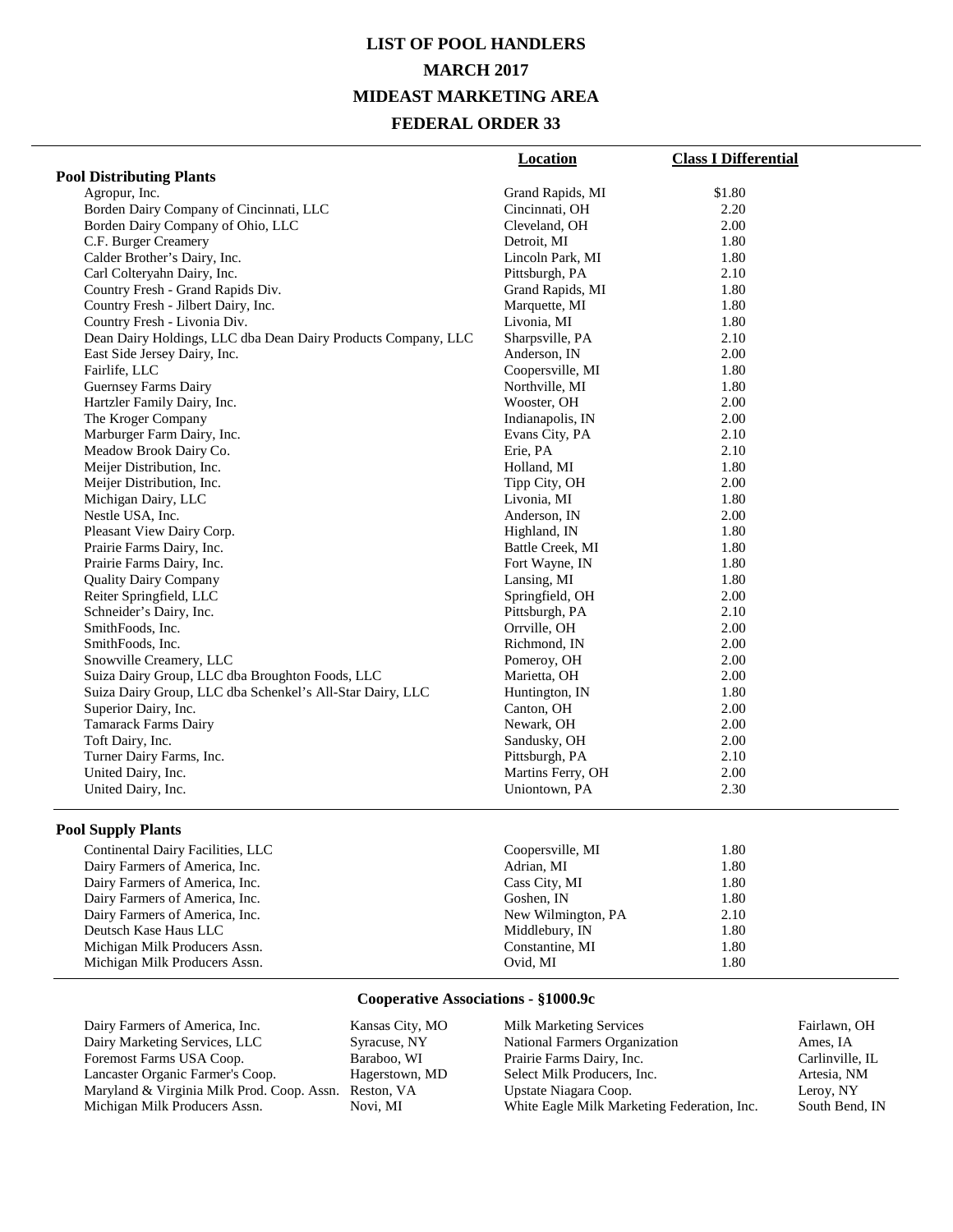# **LIST OF POOL HANDLERS APRIL 2017 MIDEAST MARKETING AREA FEDERAL ORDER 33**

|                                                               | Location           | <b>Class I Differential</b> |
|---------------------------------------------------------------|--------------------|-----------------------------|
| <b>Pool Distributing Plants</b>                               |                    |                             |
| Agropur, Inc.                                                 | Grand Rapids, MI   | \$1.80                      |
| Borden Dairy Company of Cincinnati, LLC                       | Cincinnati, OH     | 2.20                        |
| Borden Dairy Company of Ohio, LLC                             | Cleveland, OH      | 2.00                        |
| Calder Brother's Dairy, Inc.                                  | Lincoln Park, MI   | 1.80                        |
| Carl Colteryahn Dairy, Inc.                                   | Pittsburgh, PA     | 2.10                        |
| Country Fresh - Grand Rapids Div.                             | Grand Rapids, MI   | 1.80                        |
| Country Fresh - Jilbert Dairy, Inc.                           | Marquette, MI      | 1.80                        |
| Country Fresh - Livonia Div.                                  | Livonia, MI        | 1.80                        |
| Dean Dairy Holdings, LLC dba Dean Dairy Products Company, LLC | Sharpsville, PA    | 2.10                        |
| East Side Jersey Dairy, Inc.                                  | Anderson, IN       | 2.00                        |
| Fairlife, LLC                                                 | Coopersville, MI   | 1.80                        |
| Guernsey Farms Dairy                                          | Northville, MI     | 1.80                        |
| Hartzler Family Dairy, Inc.                                   | Wooster, OH        | 2.00                        |
| The Kroger Company                                            | Indianapolis, IN   | 2.00                        |
| Marburger Farm Dairy, Inc.                                    | Evans City, PA     | 2.10                        |
| Meadow Brook Dairy Co.                                        | Erie, PA           | 2.10                        |
| Meijer Distribution, Inc.                                     | Holland, MI        | 1.80                        |
| Meijer Distribution, Inc.                                     | Tipp City, OH      | 2.00                        |
| Michigan Dairy, LLC                                           | Livonia, MI        | 1.80                        |
| Nestle USA, Inc.                                              | Anderson, IN       | 2.00                        |
| Pleasant View Dairy Corp.                                     | Highland, IN       | 1.80                        |
| Prairie Farms Dairy, Inc.                                     | Battle Creek, MI   | 1.80                        |
| Prairie Farms Dairy, Inc.                                     | Fort Wayne, IN     | 1.80                        |
| <b>Quality Dairy Company</b>                                  | Lansing, MI        | 1.80                        |
| Reiter Springfield, LLC                                       | Springfield, OH    | 2.00                        |
| Schneider's Dairy, Inc.                                       | Pittsburgh, PA     | 2.10                        |
| SmithFoods, Inc.                                              | Orrville, OH       | 2.00                        |
| SmithFoods, Inc.                                              | Richmond, IN       | 2.00                        |
| Snowville Creamery, LLC                                       | Pomeroy, OH        | 2.00                        |
| Suiza Dairy Group, LLC dba Broughton Foods, LLC               | Marietta, OH       | 2.00                        |
| Suiza Dairy Group, LLC dba Schenkel's All-Star Dairy, LLC     | Huntington, IN     | 1.80                        |
| Superior Dairy, Inc.                                          | Canton, OH         | 2.00                        |
| <b>Tamarack Farms Dairy</b>                                   | Newark, OH         | 2.00                        |
| Toft Dairy, Inc.                                              | Sandusky, OH       | 2.00                        |
| Turner Dairy Farms, Inc.                                      | Pittsburgh, PA     | 2.10                        |
| United Dairy, Inc.                                            | Martins Ferry, OH  | 2.00                        |
| United Dairy, Inc.                                            | Uniontown, PA      | 2.30                        |
| <b>Pool Supply Plants</b>                                     |                    |                             |
| Continental Dairy Facilities, LLC                             | Coopersville, MI   | 1.80                        |
| Dairy Farmers of America, Inc.                                | Adrian, MI         | 1.80                        |
| Dairy Farmers of America, Inc.                                | Cass City, MI      | 1.80                        |
| Dairy Farmers of America, Inc.                                | Goshen, IN         | 1.80                        |
| Dairy Farmers of America, Inc.                                | New Wilmington, PA | 2.10                        |
| Deutsch Kase Haus LLC                                         | Middlebury, IN     | 1.80                        |
| Michigan Milk Producers Assn.                                 | Constantine, MI    | 1.80                        |
| Michigan Milk Producers Assn.                                 | Ovid, MI           | 1.80                        |

#### **Cooperative Associations - §1000.9c**

Michigan Milk Producers Assn. 00xid, MI 1.80

| Dairy Farmers of America, Inc.             | Kansas City, MO | <b>Milk Marketing Services</b>              | Fairlawn, OH    |
|--------------------------------------------|-----------------|---------------------------------------------|-----------------|
| Dairy Marketing Services, LLC              | Syracuse, NY    | National Farmers Organization               | Ames. IA        |
| Foremost Farms USA Coop.                   | Baraboo, WI     | Prairie Farms Dairy, Inc.                   | Carlinville, IL |
| Lancaster Organic Farmer's Coop.           | Hagerstown, MD  | Select Milk Producers, Inc.                 | Artesia, NM     |
| Maryland & Virginia Milk Prod. Coop. Assn. | Reston, VA      | Upstate Niagara Coop.                       | Lerov. NY       |
| Michigan Milk Producers Assn.              | Novi. MI        | White Eagle Milk Marketing Federation, Inc. | South Bend, IN  |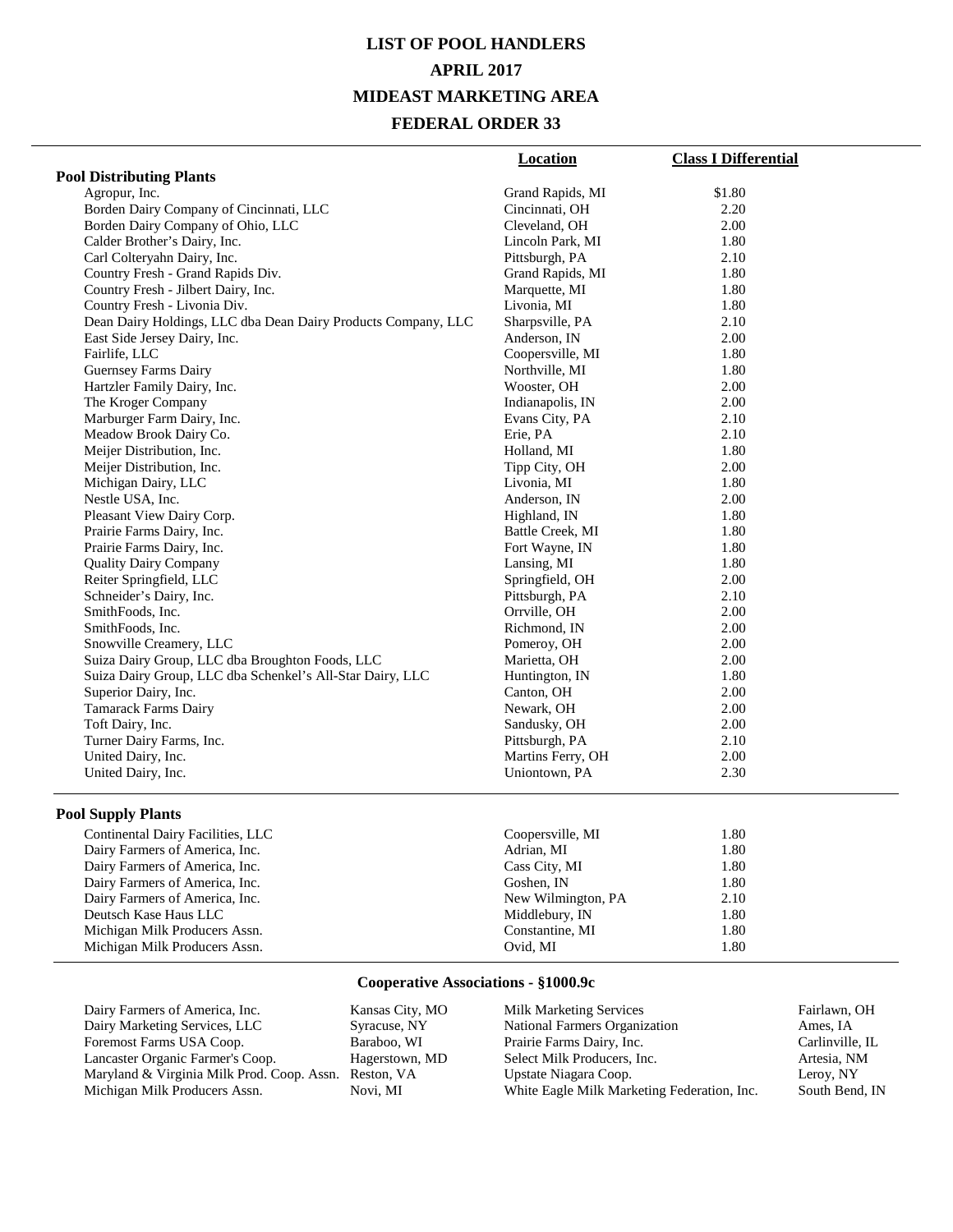# **LIST OF POOL HANDLERS MAY 2017 MIDEAST MARKETING AREA FEDERAL ORDER 33**

|                                                               | <b>Location</b>    | <b>Class I Differential</b> |
|---------------------------------------------------------------|--------------------|-----------------------------|
| <b>Pool Distributing Plants</b>                               |                    |                             |
| Agropur, Inc.                                                 | Grand Rapids, MI   | \$1.80                      |
| Borden Dairy Company of Cincinnati, LLC                       | Cincinnati, OH     | 2.20                        |
| Borden Dairy Company of Ohio, LLC                             | Cleveland, OH      | 2.00                        |
| Calder Brother's Dairy, Inc.                                  | Lincoln Park, MI   | 1.80                        |
| Carl Colteryahn Dairy, Inc.                                   | Pittsburgh, PA     | 2.10                        |
| Country Fresh - Grand Rapids Div.                             | Grand Rapids, MI   | 1.80                        |
| Country Fresh - Jilbert Dairy, Inc.                           | Marquette, MI      | 1.80                        |
| Country Fresh - Livonia Div.                                  | Livonia, MI        | 1.80                        |
| Dean Dairy Holdings, LLC dba Dean Dairy Products Company, LLC | Sharpsville, PA    | 2.10                        |
| East Side Jersey Dairy, Inc.                                  | Anderson, IN       | 2.00                        |
| Fairlife, LLC                                                 | Coopersville, MI   | 1.80                        |
| Guernsey Farms Dairy                                          | Northville, MI     | 1.80                        |
| Hartzler Family Dairy, Inc.                                   | Wooster, OH        | 2.00                        |
| The Kroger Company                                            | Indianapolis, IN   | 2.00                        |
| Marburger Farm Dairy, Inc.                                    | Evans City, PA     | 2.10                        |
| Meadow Brook Dairy Co.                                        | Erie, PA           | 2.10                        |
| Meijer Distribution, Inc.                                     | Holland, MI        | 1.80                        |
| Meijer Distribution, Inc.                                     | Tipp City, OH      | 2.00                        |
| Michigan Dairy, LLC                                           | Livonia, MI        | 1.80                        |
| Nestle USA, Inc.                                              | Anderson, IN       | 2.00                        |
| Pleasant View Dairy Corp.                                     | Highland, IN       | 1.80                        |
| Prairie Farms Dairy, Inc.                                     | Battle Creek, MI   | 1.80                        |
| Prairie Farms Dairy, Inc.                                     | Fort Wayne, IN     | 1.80                        |
| <b>Quality Dairy Company</b>                                  | Lansing, MI        | 1.80                        |
| Reiter Springfield, LLC                                       | Springfield, OH    | 2.00                        |
| Schneider's Dairy, Inc.                                       | Pittsburgh, PA     | 2.10                        |
| SmithFoods, Inc.                                              | Orrville, OH       | 2.00                        |
| SmithFoods, Inc.                                              | Richmond, IN       | 2.00                        |
| Snowville Creamery, LLC                                       | Pomeroy, OH        | 2.00                        |
| Suiza Dairy Group, LLC dba Broughton Foods, LLC               | Marietta, OH       | 2.00                        |
| Suiza Dairy Group, LLC dba Schenkel's All-Star Dairy, LLC     | Huntington, IN     | 1.80                        |
| Superior Dairy, Inc.                                          | Canton, OH         | 2.00                        |
| <b>Tamarack Farms Dairy</b>                                   | Newark, OH         | 2.00                        |
| Toft Dairy, Inc.                                              | Sandusky, OH       | 2.00                        |
| Turner Dairy Farms, Inc.                                      | Pittsburgh, PA     | 2.10                        |
| United Dairy, Inc.                                            | Martins Ferry, OH  | 2.00                        |
| United Dairy, Inc.                                            | Uniontown, PA      | 2.30                        |
| <b>Pool Supply Plants</b>                                     |                    |                             |
| Continental Dairy Facilities, LLC                             | Coopersville, MI   | 1.80                        |
| Dairy Farmers of America, Inc.                                | Adrian, MI         | 1.80                        |
| Dairy Farmers of America, Inc.                                | Cass City, MI      | 1.80                        |
| Dairy Farmers of America, Inc.                                | Goshen, IN         | 1.80                        |
| Dairy Farmers of America, Inc.                                | New Wilmington, PA | 2.10                        |

# **Cooperative Associations - §1000.9c**

Deutsch Kase Haus LLC Middlebury, IN 1.80 Michigan Milk Producers Assn. Constantine, MI 1.80<br>Michigan Milk Producers Assn. 2007 1.80<br>1.80 Michigan Milk Producers Assn. 00xid, MI 1.80

Dairy Farmers of America, Inc.<br>
Deutsch Kase Haus LLC<br>
Middlebury, IN

| Dairy Farmers of America, Inc.             | Kansas City, MO | <b>Milk Marketing Services</b>              | Fairlawn, OH    |
|--------------------------------------------|-----------------|---------------------------------------------|-----------------|
| Dairy Marketing Services, LLC              | Syracuse, NY    | National Farmers Organization               | Ames, IA        |
| Foremost Farms USA Coop.                   | Baraboo, WI     | Prairie Farms Dairy, Inc.                   | Carlinville, IL |
| Lancaster Organic Farmer's Coop.           | Hagerstown, MD  | Select Milk Producers, Inc.                 | Artesia, NM     |
| Maryland & Virginia Milk Prod. Coop. Assn. | Reston, VA      | Upstate Niagara Coop.                       | Leroy, NY       |
| Michigan Milk Producers Assn.              | Novi. MI        | White Eagle Milk Marketing Federation, Inc. | South Bend, IN  |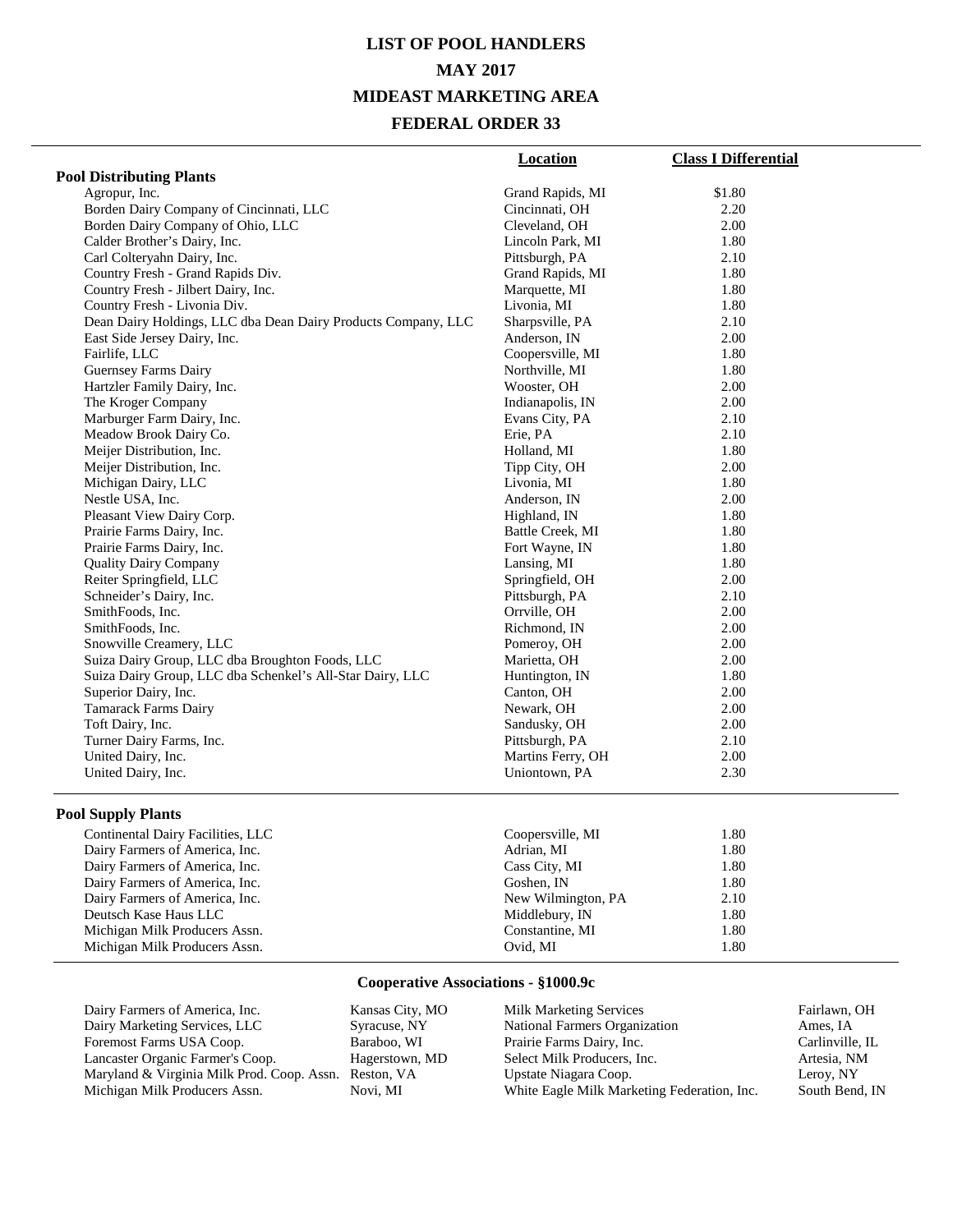# **LIST OF POOL HANDLERS JUNE 2017 MIDEAST MARKETING AREA FEDERAL ORDER 33**

|                                                               | <b>Location</b>    | <b>Class I Differential</b> |
|---------------------------------------------------------------|--------------------|-----------------------------|
| <b>Pool Distributing Plants</b>                               |                    |                             |
| Agropur, Inc.                                                 | Grand Rapids, MI   | \$1.80                      |
| Borden Dairy Company of Cincinnati, LLC                       | Cincinnati, OH     | 2.20                        |
| Borden Dairy Company of Ohio, LLC                             | Cleveland, OH      | 2.00                        |
| Calder Brother's Dairy, Inc.                                  | Lincoln Park, MI   | 1.80                        |
| Carl Colteryahn Dairy, Inc.                                   | Pittsburgh, PA     | 2.10                        |
| Country Fresh - Grand Rapids Div.                             | Grand Rapids, MI   | 1.80                        |
| Country Fresh - Jilbert Dairy, Inc.                           | Marquette, MI      | 1.80                        |
| Country Fresh - Livonia Div.                                  | Livonia, MI        | 1.80                        |
| Dean Dairy Holdings, LLC dba Dean Dairy Products Company, LLC | Sharpsville, PA    | 2.10                        |
| East Side Jersey Dairy, Inc.                                  | Anderson, IN       | 2.00                        |
| Fairlife, LLC                                                 | Coopersville, MI   | 1.80                        |
| Guernsey Farms Dairy                                          | Northville, MI     | 1.80                        |
| Hartzler Family Dairy, Inc.                                   | Wooster, OH        | 2.00                        |
| The Kroger Company                                            | Indianapolis, IN   | 2.00                        |
| Marburger Farm Dairy, Inc.                                    | Evans City, PA     | 2.10                        |
| Meadow Brook Dairy Co.                                        | Erie, PA           | 2.10                        |
| Meijer Distribution, Inc.                                     | Holland, MI        | 1.80                        |
| Meijer Distribution, Inc.                                     | Tipp City, OH      | 2.00                        |
| Michigan Dairy, LLC                                           | Livonia, MI        | 1.80                        |
| Nestle USA, Inc.                                              | Anderson, IN       | 2.00                        |
| Pleasant View Dairy Corp.                                     | Highland, IN       | 1.80                        |
| Prairie Farms Dairy, Inc.                                     | Battle Creek, MI   | 1.80                        |
| Prairie Farms Dairy, Inc.                                     | Fort Wayne, IN     | 1.80                        |
| <b>Quality Dairy Company</b>                                  | Lansing, MI        | 1.80                        |
| Reiter Springfield, LLC                                       | Springfield, OH    | 2.00                        |
| Schneider's Dairy, Inc.                                       | Pittsburgh, PA     | 2.10                        |
| SmithFoods, Inc.                                              | Orrville, OH       | 2.00                        |
| SmithFoods, Inc.                                              | Richmond, IN       | 2.00                        |
| Snowville Creamery, LLC                                       | Pomeroy, OH        | 2.00                        |
| Suiza Dairy Group, LLC dba Broughton Foods, LLC               | Marietta, OH       | 2.00                        |
| Suiza Dairy Group, LLC dba Schenkel's All-Star Dairy, LLC     | Huntington, IN     | 1.80                        |
| Superior Dairy, Inc.                                          | Canton, OH         | 2.00                        |
| <b>Tamarack Farms Dairy</b>                                   | Newark, OH         | 2.00                        |
| Toft Dairy, Inc.                                              | Sandusky, OH       | 2.00                        |
| Turner Dairy Farms, Inc.                                      | Pittsburgh, PA     | 2.10                        |
| United Dairy, Inc.                                            | Martins Ferry, OH  | 2.00                        |
| United Dairy, Inc.                                            | Uniontown, PA      | 2.30                        |
| <b>Pool Supply Plants</b>                                     |                    |                             |
| Continental Dairy Facilities, LLC                             | Coopersville, MI   | 1.80                        |
| Dairy Farmers of America, Inc.                                | Adrian, MI         | 1.80                        |
|                                                               |                    | 1.80                        |
| Dairy Farmers of America, Inc.                                | Cass City, MI      |                             |
| Dairy Farmers of America, Inc.                                | Goshen, IN         | 1.80                        |
| Dairy Farmers of America, Inc.<br>$\ast$                      | New Wilmington, PA | 2.10                        |
| Middlebury Cheese Company, LLC                                | Middlebury, IN     | 1.80                        |

#### **Cooperative Associations - §1000.9c**

Michigan Milk Producers Assn. Constantine, MI 1.80<br>Michigan Milk Producers Assn. 2007 1.80<br>Constantine, MI 1.80 Michigan Milk Producers Assn. 00xid, MI 1.80

| Dairy Farmers of America, Inc.             | Kansas City, MO | <b>Milk Marketing Services</b>              | Fairlawn, OH    |
|--------------------------------------------|-----------------|---------------------------------------------|-----------------|
| Dairy Marketing Services, LLC              | Syracuse, NY    | National Farmers Organization               | Ames. IA        |
| Foremost Farms USA Coop.                   | Baraboo, WI     | Prairie Farms Dairy, Inc.                   | Carlinville, IL |
| Lancaster Organic Farmer's Coop.           | Hagerstown, MD  | Select Milk Producers, Inc.                 | Artesia. NM     |
| Maryland & Virginia Milk Prod. Coop. Assn. | Reston, VA      | Upstate Niagara Coop.                       | Leroy, NY       |
| Michigan Milk Producers Assn.              | Novi. MI        | White Eagle Milk Marketing Federation, Inc. | South Bend, IN  |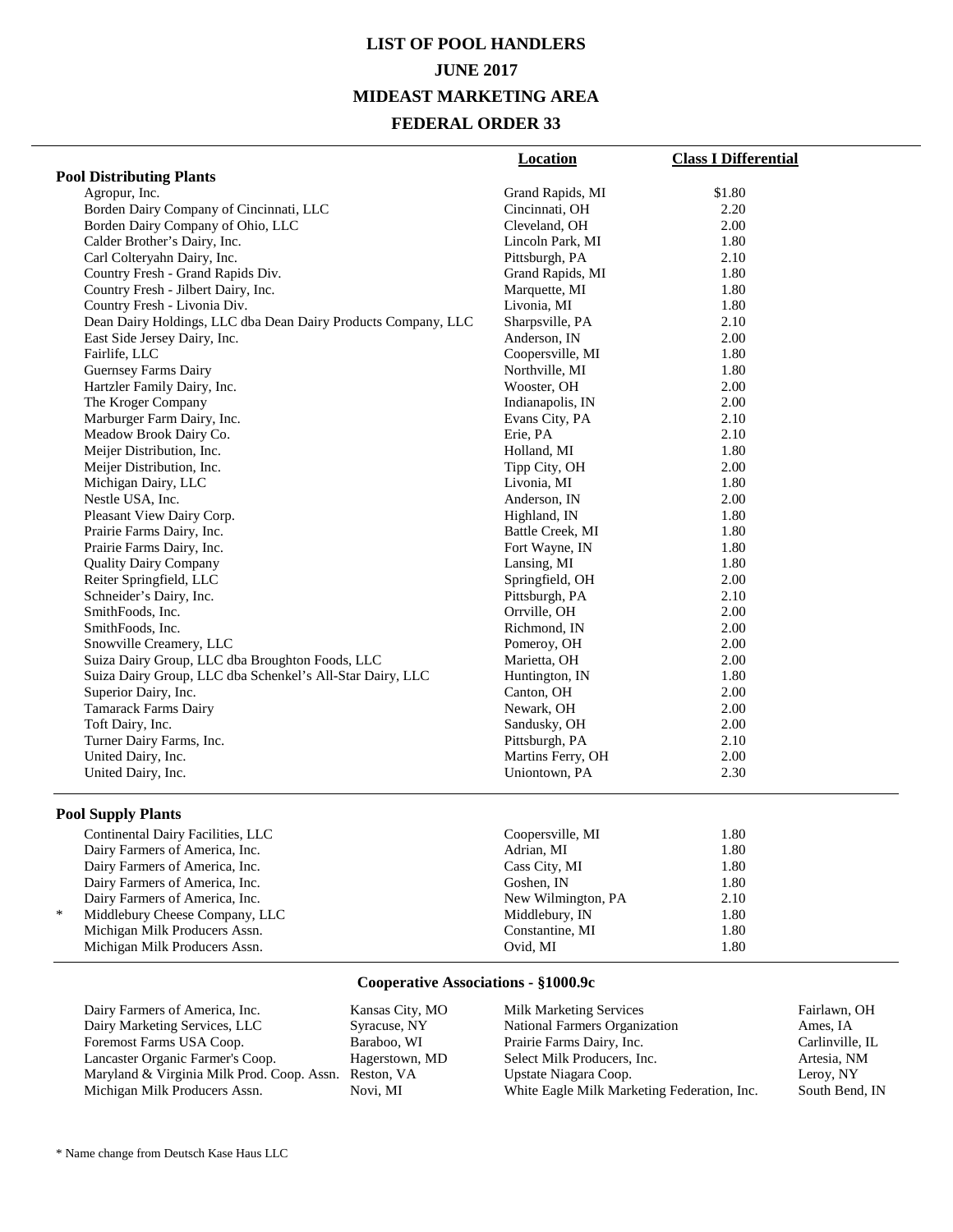# **LIST OF POOL HANDLERS JULY 2017 MIDEAST MARKETING AREA FEDERAL ORDER 33**

|        |                                                               | <b>Location</b>   | <b>Class I Differential</b> |
|--------|---------------------------------------------------------------|-------------------|-----------------------------|
|        | <b>Pool Distributing Plants</b>                               |                   |                             |
|        | Agropur, Inc.                                                 | Grand Rapids, MI  | \$1.80                      |
|        | Borden Dairy Company of Cincinnati, LLC                       | Cincinnati, OH    | 2.20                        |
|        | Borden Dairy Company of Ohio, LLC                             | Cleveland, OH     | 2.00                        |
|        | Calder Brother's Dairy, Inc.                                  | Lincoln Park, MI  | 1.80                        |
| $\ast$ | Pittsburgh Special T-Dairy                                    | Pittsburgh, PA    | 2.10                        |
|        | Country Fresh - Grand Rapids Div.                             | Grand Rapids, MI  | 1.80                        |
|        | Country Fresh - Jilbert Dairy, Inc.                           | Marquette, MI     | 1.80                        |
|        | Country Fresh - Livonia Div.                                  | Livonia, MI       | 1.80                        |
|        | Dean Dairy Holdings, LLC dba Dean Dairy Products Company, LLC | Sharpsville, PA   | 2.10                        |
|        | East Side Jersey Dairy, Inc.                                  | Anderson, IN      | 2.00                        |
|        | Fairlife, LLC                                                 | Coopersville, MI  | 1.80                        |
|        | Guernsey Farms Dairy                                          | Northville, MI    | 1.80                        |
|        | Hartzler Family Dairy, Inc.                                   | Wooster, OH       | 2.00                        |
|        | The Kroger Company                                            | Indianapolis, IN  | 2.00                        |
|        | Marburger Farm Dairy, Inc.                                    | Evans City, PA    | 2.10                        |
|        | Meadow Brook Dairy Co.                                        | Erie, PA          | 2.10                        |
|        | Meijer Distribution, Inc.                                     | Holland, MI       | 1.80                        |
|        | Meijer Distribution, Inc.                                     | Tipp City, OH     | 2.00                        |
|        | Michigan Dairy, LLC                                           | Livonia, MI       | 1.80                        |
|        | Nestle USA, Inc.                                              | Anderson, IN      | 2.00                        |
|        | Pleasant View Dairy Corp.                                     | Highland, IN      | 1.80                        |
|        | Prairie Farms Dairy, Inc.                                     | Battle Creek, MI  | 1.80                        |
|        | Prairie Farms Dairy, Inc.                                     | Fort Wayne, IN    | 1.80                        |
|        | <b>Quality Dairy Company</b>                                  | Lansing, MI       | 1.80                        |
|        | Reiter Springfield, LLC                                       | Springfield, OH   | 2.00                        |
|        | Schneider's Dairy, Inc.                                       | Pittsburgh, PA    | 2.10                        |
|        | SmithFoods, Inc.                                              | Orrville, OH      | 2.00                        |
|        | SmithFoods, Inc.                                              | Richmond, IN      | 2.00                        |
|        | Snowville Creamery, LLC                                       | Pomeroy, OH       | 2.00                        |
|        | Suiza Dairy Group, LLC dba Broughton Foods, LLC               | Marietta, OH      | 2.00                        |
|        | Suiza Dairy Group, LLC dba Schenkel's All-Star Dairy, LLC     | Huntington, IN    | 1.80                        |
|        | Superior Dairy, Inc.                                          | Canton, OH        | 2.00                        |
|        | <b>Tamarack Farms Dairy</b>                                   | Newark, OH        | 2.00                        |
|        | Toft Dairy, Inc.                                              | Sandusky, OH      | 2.00                        |
|        | Turner Dairy Farms, Inc.                                      | Pittsburgh, PA    | 2.10                        |
|        | United Dairy, Inc.                                            | Martins Ferry, OH | 2.00                        |
|        | United Dairy, Inc.                                            | Uniontown, PA     | 2.30                        |

#### **Pool Supply Plants**

|      | Dairy Farmers of America, Inc. | Goshen. IN         | l.80 |
|------|--------------------------------|--------------------|------|
|      | Dairy Farmers of America, Inc. | New Wilmington, PA | 2.10 |
| $**$ | Middlebury Cheese Company, LLC | Middlebury, IN     | 1.80 |
|      | Michigan Milk Producers Assn.  | Ovid. MI           | l.80 |

### **Cooperative Associations - §1000.9c**

| Dairy Farmers of America, Inc.             | Kansas City, MO | <b>Milk Marketing Services</b>              | Fairlawn, OH    |
|--------------------------------------------|-----------------|---------------------------------------------|-----------------|
| Dairy Marketing Services, LLC              | Syracuse, NY    | National Farmers Organization               | Ames. IA        |
| Foremost Farms USA Coop.                   | Baraboo, WI     | Prairie Farms Dairy, Inc.                   | Carlinville, IL |
| Lancaster Organic Farmer's Coop.           | Hagerstown, MD  | Select Milk Producers, Inc.                 | Artesia. NM     |
| Maryland & Virginia Milk Prod. Coop. Assn. | Reston, VA      | Upstate Niagara Coop.                       | Leroy, NY       |
| Michigan Milk Producers Assn.              | Novi. MI        | White Eagle Milk Marketing Federation, Inc. | South Bend, IN  |

\* Name change from Carl Colteryahn Dairy, Inc.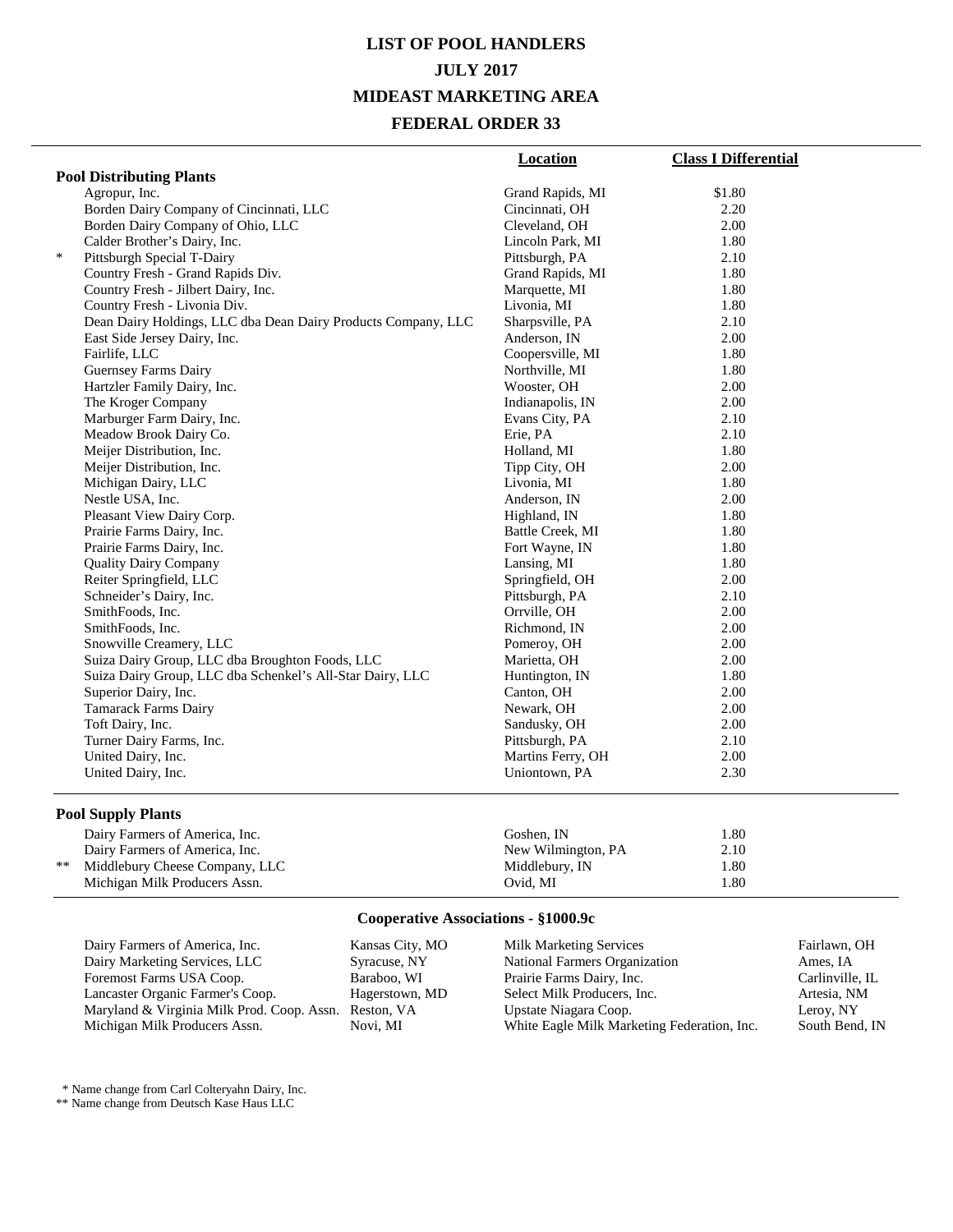# **LIST OF POOL HANDLERS AUGUST 2017 MIDEAST MARKETING AREA FEDERAL ORDER 33**

|                                                               | Location          | <b>Class I Differential</b> |
|---------------------------------------------------------------|-------------------|-----------------------------|
| <b>Pool Distributing Plants</b>                               |                   |                             |
| Agropur, Inc.                                                 | Grand Rapids, MI  | \$1.80                      |
| Borden Dairy Company of Cincinnati, LLC                       | Cincinnati, OH    | 2.20                        |
| Borden Dairy Company of Ohio, LLC                             | Cleveland, OH     | 2.00                        |
| Calder Brother's Dairy, Inc.                                  | Lincoln Park, MI  | 1.80                        |
| Country Fresh - Grand Rapids Div.                             | Grand Rapids, MI  | 1.80                        |
| Country Fresh - Jilbert Dairy, Inc.                           | Marquette, MI     | 1.80                        |
| Country Fresh - Livonia Div.                                  | Livonia, MI       | 1.80                        |
| Dean Dairy Holdings, LLC dba Dean Dairy Products Company, LLC | Sharpsville, PA   | 2.10                        |
| East Side Jersey Dairy, Inc.                                  | Anderson, IN      | 2.00                        |
| Fairlife, LLC                                                 | Coopersville, MI  | 1.80                        |
| <b>Guernsey Farms Dairy</b>                                   | Northville, MI    | 1.80                        |
| Hartzler Family Dairy, Inc.                                   | Wooster, OH       | 2.00                        |
| The Kroger Company                                            | Indianapolis, IN  | 2.00                        |
| Marburger Farm Dairy, Inc.                                    | Evans City, PA    | 2.10                        |
| Meadow Brook Dairy Co.                                        | Erie, PA          | 2.10                        |
| Meijer Distribution, Inc.                                     | Holland, MI       | 1.80                        |
| Meijer Distribution, Inc.                                     | Tipp City, OH     | 2.00                        |
| Michigan Dairy, LLC                                           | Livonia, MI       | 1.80                        |
| Nestle USA, Inc.                                              | Anderson, IN      | 2.00                        |
| $\ast$<br>Pittsburgh Special T-Dairy                          | Pittsburgh, PA    | 2.10                        |
| Pleasant View Dairy Corp.                                     | Highland, IN      | 1.80                        |
| Prairie Farms Dairy, Inc.                                     | Battle Creek, MI  | 1.80                        |
| Prairie Farms Dairy, Inc.                                     | Fort Wayne, IN    | 1.80                        |
| <b>Quality Dairy Company</b>                                  | Lansing, MI       | 1.80                        |
| Reiter Springfield, LLC                                       | Springfield, OH   | 2.00                        |
| Schneider's Dairy, Inc.                                       | Pittsburgh, PA    | 2.10                        |
| SmithFoods, Inc.                                              | Orrville, OH      | 2.00                        |
| SmithFoods, Inc.                                              | Richmond, IN      | 2.00                        |
| Snowville Creamery, LLC                                       | Pomeroy, OH       | 2.00                        |
| Suiza Dairy Group, LLC dba Broughton Foods, LLC               | Marietta, OH      | 2.00                        |
| Suiza Dairy Group, LLC dba Schenkel's All-Star Dairy, LLC     | Huntington, IN    | 1.80                        |
| Superior Dairy, Inc.                                          | Canton, OH        | 2.00                        |
| Tamarack Farms Dairy                                          | Newark, OH        | 2.00                        |
| Toft Dairy, Inc.                                              | Sandusky, OH      | 2.00                        |
| Turner Dairy Farms, Inc.                                      | Pittsburgh, PA    | 2.10                        |
| United Dairy, Inc.                                            | Martins Ferry, OH | 2.00                        |
| United Dairy, Inc.                                            | Uniontown, PA     | 2.30                        |

#### **Pool Supply Plants**

|    | Continental Dairy Facilities, LLC | Coopersville, MI   | 1.80 |
|----|-----------------------------------|--------------------|------|
|    | Dairy Farmers of America, Inc.    | Goshen. IN         | 1.80 |
|    | Dairy Farmers of America, Inc.    | New Wilmington, PA | 2.10 |
| ** | Middlebury Cheese Company, LLC    | Middlebury, IN     | 1.80 |
|    | Michigan Milk Producers Assn.     | Ovid. MI           | 1.80 |

### **Cooperative Associations - §1000.9c**

| Dairy Farmers of America, Inc.             |
|--------------------------------------------|
| Dairy Marketing Services, LLC              |
| Foremost Farms USA Coop.                   |
| Lancaster Organic Farmer's Coop.           |
| Maryland & Virginia Milk Prod. Coop. Assn. |
| Michigan Milk Producers Assn.              |

Kansas City, MO Syracuse, NY Baraboo, WI Hagerstown, MD Reston, VA Novi, MI

National Farmers Organization Ames, IA<br>
Organic Valley / CROPP Cooperative LaFarge, WI Organic Valley / CROPP Cooperative LaFarge, WI<br>Prairie Farms Dairy, Inc. Carlinville, IL Prairie Farms Dairy, Inc. Carlinville, I<br>Select Milk Producers, Inc. Artesia, NM Select Milk Producers, Inc. Artesia, NM<br>
Upstate Niagara Coop. Leroy, NY Upstate Niagara Coop.<br>
White Eagle Milk Marketing Federation, Inc. South Bend, IN White Eagle Milk Marketing Federation, Inc.

\* Name change from Carl Colteryahn Dairy, Inc.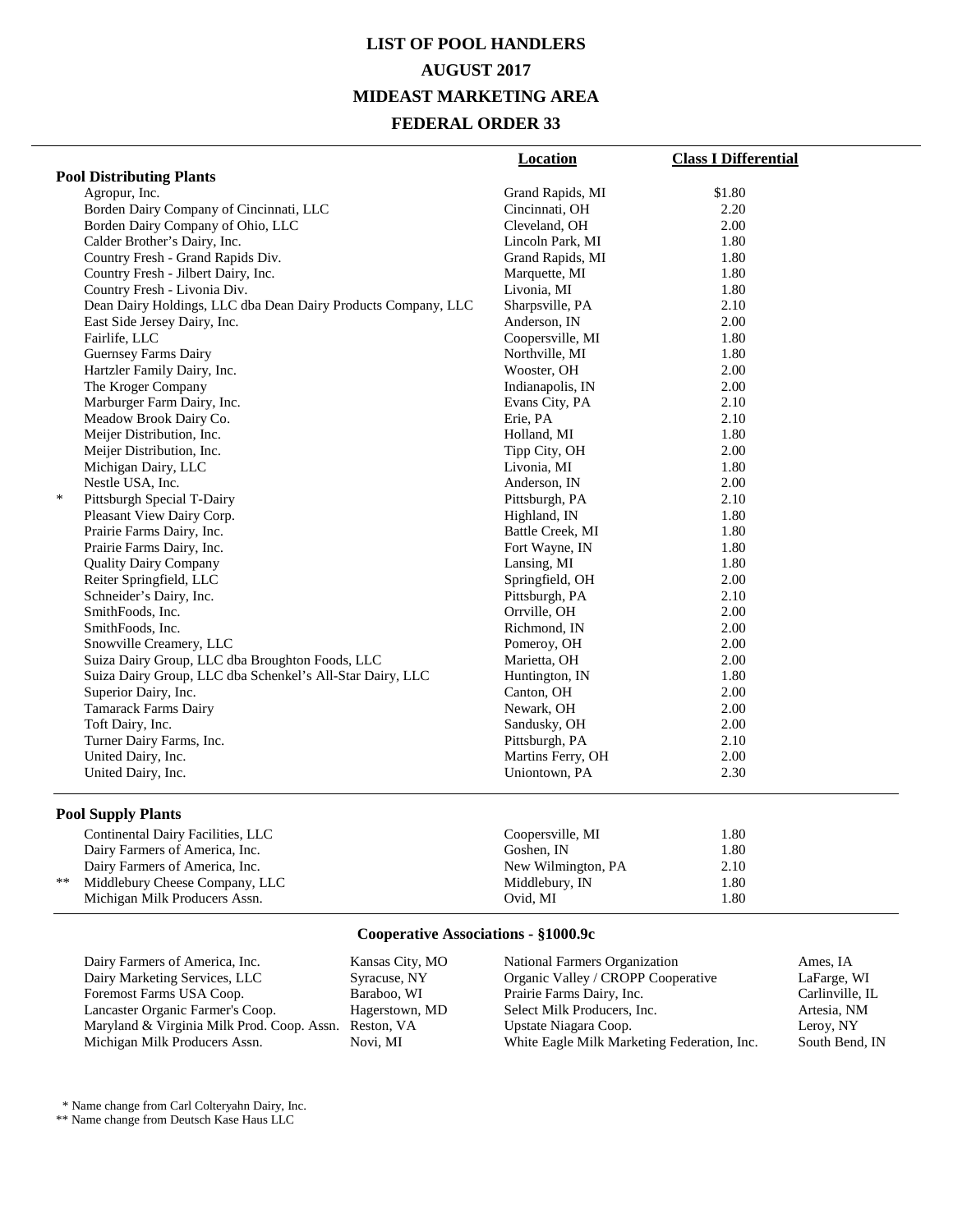# **LIST OF POOL HANDLERS SEPTEMBER 2017 MIDEAST MARKETING AREA FEDERAL ORDER 33**

|                                                               | <b>Location</b>   | <b>Class I Differential</b> |
|---------------------------------------------------------------|-------------------|-----------------------------|
| <b>Pool Distributing Plants</b>                               |                   |                             |
| Agropur, Inc.                                                 | Grand Rapids, MI  | \$1.80                      |
| Borden Dairy Company of Cincinnati, LLC                       | Cincinnati, OH    | 2.20                        |
| Borden Dairy Company of Ohio, LLC                             | Cleveland, OH     | 2.00                        |
| C.F. Burger Creamery                                          | Detroit, MI       | 1.80                        |
| Calder Brother's Dairy, Inc.                                  | Lincoln Park, MI  | 1.80                        |
| Country Fresh - Grand Rapids Div.                             | Grand Rapids, MI  | 1.80                        |
| Country Fresh - Jilbert Dairy, Inc.                           | Marquette, MI     | 1.80                        |
| Country Fresh - Livonia Div.                                  | Livonia, MI       | 1.80                        |
| Dean Dairy Holdings, LLC dba Dean Dairy Products Company, LLC | Sharpsville, PA   | 2.10                        |
| East Side Jersey Dairy, Inc.                                  | Anderson, IN      | 2.00                        |
| Fairlife, LLC                                                 | Coopersville, MI  | 1.80                        |
| Guernsey Farms Dairy                                          | Northville, MI    | 1.80                        |
| Hartzler Family Dairy, Inc.                                   | Wooster, OH       | 2.00                        |
| The Kroger Company                                            | Indianapolis, IN  | 2.00                        |
| Marburger Farm Dairy, Inc.                                    | Evans City, PA    | 2.10                        |
| Meadow Brook Dairy Co.                                        | Erie, PA          | 2.10                        |
| Meijer Distribution, Inc.                                     | Holland, MI       | 1.80                        |
| Meijer Distribution, Inc.                                     | Tipp City, OH     | 2.00                        |
| Michigan Dairy, LLC                                           | Livonia, MI       | 1.80                        |
| Nestle USA, Inc.                                              | Anderson, IN      | 2.00                        |
| $\ast$<br>Pittsburgh Special T-Dairy                          | Pittsburgh, PA    | 2.10                        |
| Pleasant View Dairy Corp.                                     | Highland, IN      | 1.80                        |
| Prairie Farms Dairy, Inc.                                     | Battle Creek, MI  | 1.80                        |
| Prairie Farms Dairy, Inc.                                     | Fort Wayne, IN    | 1.80                        |
| <b>Quality Dairy Company</b>                                  | Lansing, MI       | 1.80                        |
| Reiter Springfield, LLC                                       | Springfield, OH   | 2.00                        |
| Schneider's Dairy, Inc.                                       | Pittsburgh, PA    | 2.10                        |
| SmithFoods, Inc.                                              | Orrville, OH      | 2.00                        |
| SmithFoods, Inc.                                              | Richmond, IN      | 2.00                        |
| Snowville Creamery, LLC                                       | Pomeroy, OH       | 2.00                        |
| Suiza Dairy Group, LLC dba Broughton Foods, LLC               | Marietta, OH      | 2.00                        |
| Suiza Dairy Group, LLC dba Schenkel's All-Star Dairy, LLC     | Huntington, IN    | 1.80                        |
| Superior Dairy, Inc.                                          | Canton, OH        | 2.00                        |
| <b>Tamarack Farms Dairy</b>                                   | Newark, OH        | 2.00                        |
| Toft Dairy, Inc.                                              | Sandusky, OH      | 2.00                        |
| Turner Dairy Farms, Inc.                                      | Pittsburgh, PA    | 2.10                        |
| United Dairy, Inc.                                            | Martins Ferry, OH | 2.00                        |
| United Dairy, Inc.                                            | Uniontown, PA     | 2.30                        |
| <b>Pool Supply Plants</b>                                     |                   |                             |
| Continental Dairy Facilities, LLC                             | Coopersville, MI  | 1.80                        |

|       | $\epsilon$ continuation $\epsilon$ and $\epsilon$ are equal to $\epsilon$ . | COOPOID VILLO, IVIL | vv   |
|-------|-----------------------------------------------------------------------------|---------------------|------|
|       | Dairy Farmers of America, Inc.                                              | Goshen. IN          | 1.80 |
|       | Dairy Farmers of America, Inc.                                              | New Wilmington, PA  | 2.10 |
| $***$ | Middlebury Cheese Company, LLC                                              | Middlebury, IN      | 1.80 |
|       | Michigan Milk Producers Assn.                                               | Constantine, MI     | 1.80 |
|       | Michigan Milk Producers Assn.                                               | Ovid. MI            | 1.80 |
|       |                                                                             |                     |      |

### **Cooperative Associations - §1000.9c**

| Dairy Farmers of America, Inc.                        | Kansas City, MO | Na          |
|-------------------------------------------------------|-----------------|-------------|
| Dairy Marketing Services, LLC                         | Syracuse, NY    | Or          |
| Foremost Farms USA Coop.                              | Baraboo, WI     | Pra         |
| Lancaster Organic Farmer's Coop.                      | Hagerstown, MD  | <b>Se</b>   |
| Maryland & Virginia Milk Prod. Coop. Assn. Reston, VA |                 | $_{\rm Up}$ |
| Michigan Milk Producers Assn.                         | Novi. MI        | Wl          |
|                                                       |                 |             |

National Farmers Organization Ames, IA Organic Valley / CROPP Cooperative LaFarge, WI Prairie Farms Dairy, Inc.<br>
lect Milk Producers, Inc. (2008) Artesia, NM Pet Milk Producers, Inc. Artesia, N. Artesia, N. Artesia, N. Artesia, N. Artesia, N. Artesia, N. Artesia, N. A State Niagara Coop.<br>hite Eagle Milk Marketing Federation, Inc. South Bend, IN hite Eagle Milk Marketing Federation, Inc.

\* Name change from Carl Colteryahn Dairy, Inc.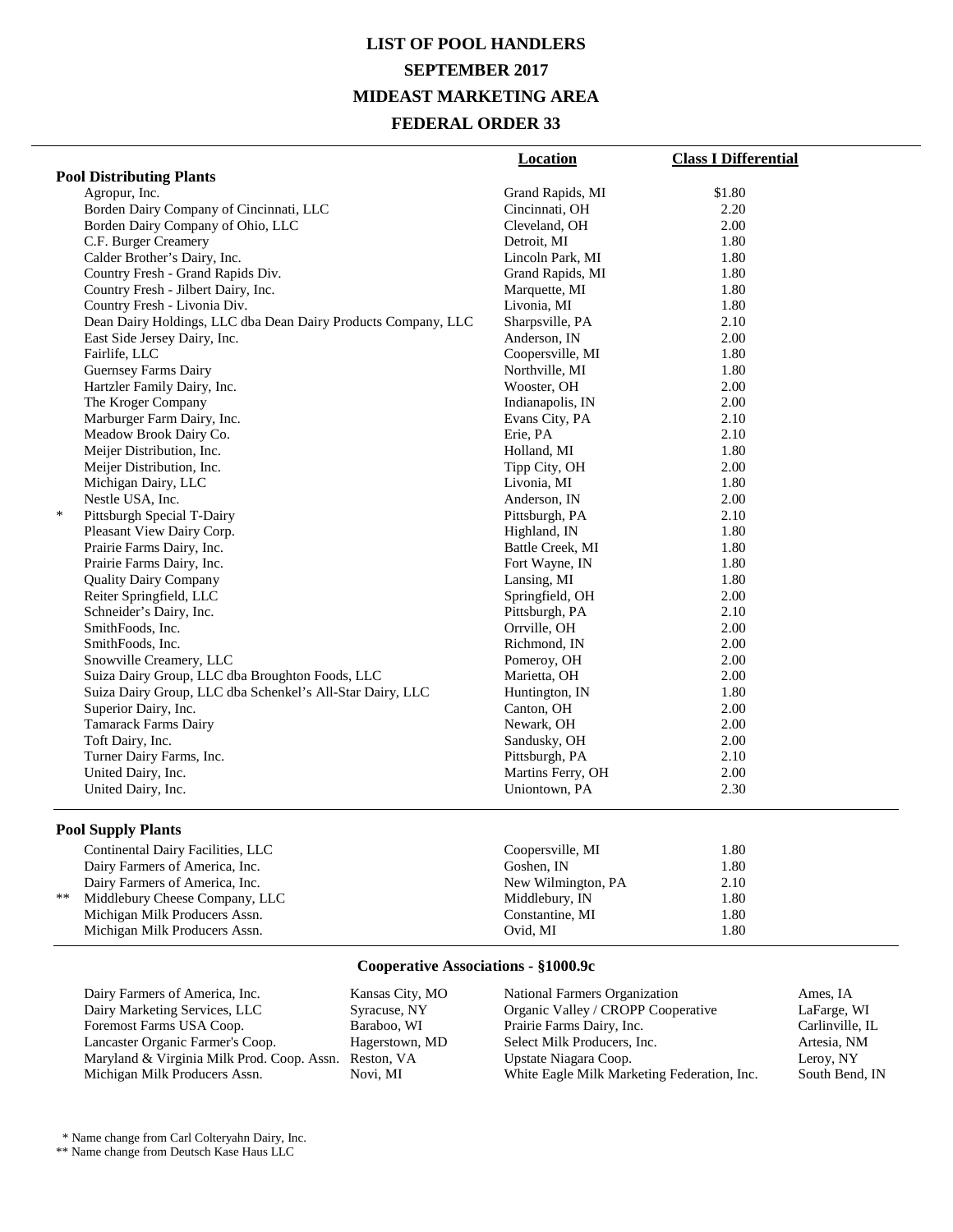### **LIST OF POOL HANDLERS OCTOBER 2017 MIDEAST MARKETING AREA FEDERAL ORDER 33**

|                                                               | <b>Location</b>   | <b>Class I Differential</b> |  |  |
|---------------------------------------------------------------|-------------------|-----------------------------|--|--|
| <b>Pool Distributing Plants</b>                               |                   |                             |  |  |
| Agropur, Inc.                                                 | Grand Rapids, MI  | \$1.80                      |  |  |
| Borden Dairy Company of Cincinnati, LLC                       | Cincinnati, OH    | 2.20                        |  |  |
| Borden Dairy Company of Ohio, LLC                             | Cleveland, OH     | 2.00                        |  |  |
| C.F. Burger Creamery                                          | Detroit, MI       | 1.80                        |  |  |
| Calder Brother's Dairy, Inc.                                  | Lincoln Park, MI  | 1.80                        |  |  |
| Country Fresh - Grand Rapids Div.                             | Grand Rapids, MI  | 1.80                        |  |  |
| Country Fresh - Jilbert Dairy, Inc.                           | Marquette, MI     | 1.80                        |  |  |
| Country Fresh - Livonia Div.                                  | Livonia, MI       | 1.80                        |  |  |
| Dean Dairy Holdings, LLC dba Dean Dairy Products Company, LLC | Sharpsville, PA   | 2.10                        |  |  |
| East Side Jersey Dairy, Inc.                                  | Anderson, IN      | 2.00                        |  |  |
| Fairlife, LLC                                                 | Coopersville, MI  | 1.80                        |  |  |
| <b>Guernsey Farms Dairy</b>                                   | Northville, MI    | 1.80                        |  |  |
| Hartzler Family Dairy, Inc.                                   | Wooster, OH       | 2.00                        |  |  |
| The Kroger Company                                            | Indianapolis, IN  | 2.00                        |  |  |
| Marburger Farm Dairy, Inc.                                    | Evans City, PA    | 2.10                        |  |  |
| Meadow Brook Dairy Co.                                        | Erie, PA          | 2.10                        |  |  |
| Meijer Distribution, Inc.                                     | Holland, MI       | 1.80                        |  |  |
| Meijer Distribution, Inc.                                     | Tipp City, OH     | 2.00                        |  |  |
| Michigan Dairy, LLC                                           | Livonia, MI       | 1.80                        |  |  |
| Nestle USA, Inc.                                              | Anderson, IN      | 2.00                        |  |  |
| $\ast$<br>Pittsburgh Special T-Dairy                          | Pittsburgh, PA    | 2.10                        |  |  |
| Pleasant View Dairy Corp.                                     | Highland, IN      | 1.80                        |  |  |
| Prairie Farms Dairy, Inc.                                     | Battle Creek, MI  | 1.80                        |  |  |
| Prairie Farms Dairy, Inc.                                     | Fort Wayne, IN    | 1.80                        |  |  |
| <b>Quality Dairy Company</b>                                  | Lansing, MI       | 1.80                        |  |  |
| Reiter Springfield, LLC                                       | Springfield, OH   | 2.00                        |  |  |
| Schneider's Dairy, Inc.                                       | Pittsburgh, PA    | 2.10                        |  |  |
| SmithFoods, Inc.                                              | Orrville, OH      | 2.00                        |  |  |
| SmithFoods, Inc.                                              | Richmond, IN      | 2.00                        |  |  |
| Snowville Creamery, LLC                                       | Pomeroy, OH       | 2.00                        |  |  |
| Suiza Dairy Group, LLC dba Broughton Foods, LLC               | Marietta, OH      | 2.00                        |  |  |
| Suiza Dairy Group, LLC dba Schenkel's All-Star Dairy, LLC     | Huntington, IN    | 1.80                        |  |  |
| Superior Dairy, Inc.                                          | Canton, OH        | 2.00                        |  |  |
| <b>Tamarack Farms Dairy</b>                                   | Newark, OH        | 2.00                        |  |  |
| Toft Dairy, Inc.                                              | Sandusky, OH      | 2.00                        |  |  |
| Turner Dairy Farms, Inc.                                      | Pittsburgh, PA    | 2.10                        |  |  |
| United Dairy, Inc.                                            | Martins Ferry, OH | 2.00                        |  |  |
| United Dairy, Inc.                                            | Uniontown, PA     | 2.30                        |  |  |
| <b>Western Quality Foods</b>                                  | Cedar City, UT    | 1.60                        |  |  |
|                                                               |                   |                             |  |  |

#### **Pool Supply Plants**

| Continental Dairy Facilities, LLC | Coopersville, MI   | 1.80 |  |
|-----------------------------------|--------------------|------|--|
| Dairy Farmers of America, Inc.    | Adrian, MI         | 1.80 |  |
| Dairy Farmers of America, Inc.    | Cass City, MI      | 1.80 |  |
| Dairy Farmers of America, Inc.    | Goshen, IN         | 1.80 |  |
| Dairy Farmers of America, Inc.    | New Wilmington, PA | 2.10 |  |
| ** Middlebury Cheese Company, LLC | Middlebury, IN     | 1.80 |  |
| Michigan Milk Producers Assn.     | Constantine, MI    | 1.80 |  |
| Michigan Milk Producers Assn.     | Ovid, MI           | 1.80 |  |

#### **Cooperative Associations - §1000.9c**

Dairy Farmers of America, Inc. Kansas City, MO<br>
Dairy Marketing Services, LLC<br>
Syracuse, NY Dairy Marketing Services, LLC Foremost Farms USA Coop. Baraboo, WI<br>
Lancaster Organic Farmer's Coop. Hagerstown, MD Lancaster Organic Farmer's Coop. Maryland & Virginia Milk Prod. Coop. Assn. Reston, VA Michigan Milk Producers Assn.

National Farmers Organization Ames, IA<br>
Organic Valley / CROPP Cooperative LaFarge, WI Organic Valley / CROPP Cooperative Prairie Farms Dairy, Inc. Carlinville, IL Select Milk Producers, Inc. <br>
1998 - Artesia, NM<br>
1998 - Leroy, NY<br>
1998 - Leroy, NY Upstate Niagara Coop.<br>
White Eagle Milk Marketing Federation, Inc. South Bend, IN White Eagle Milk Marketing Federation, Inc.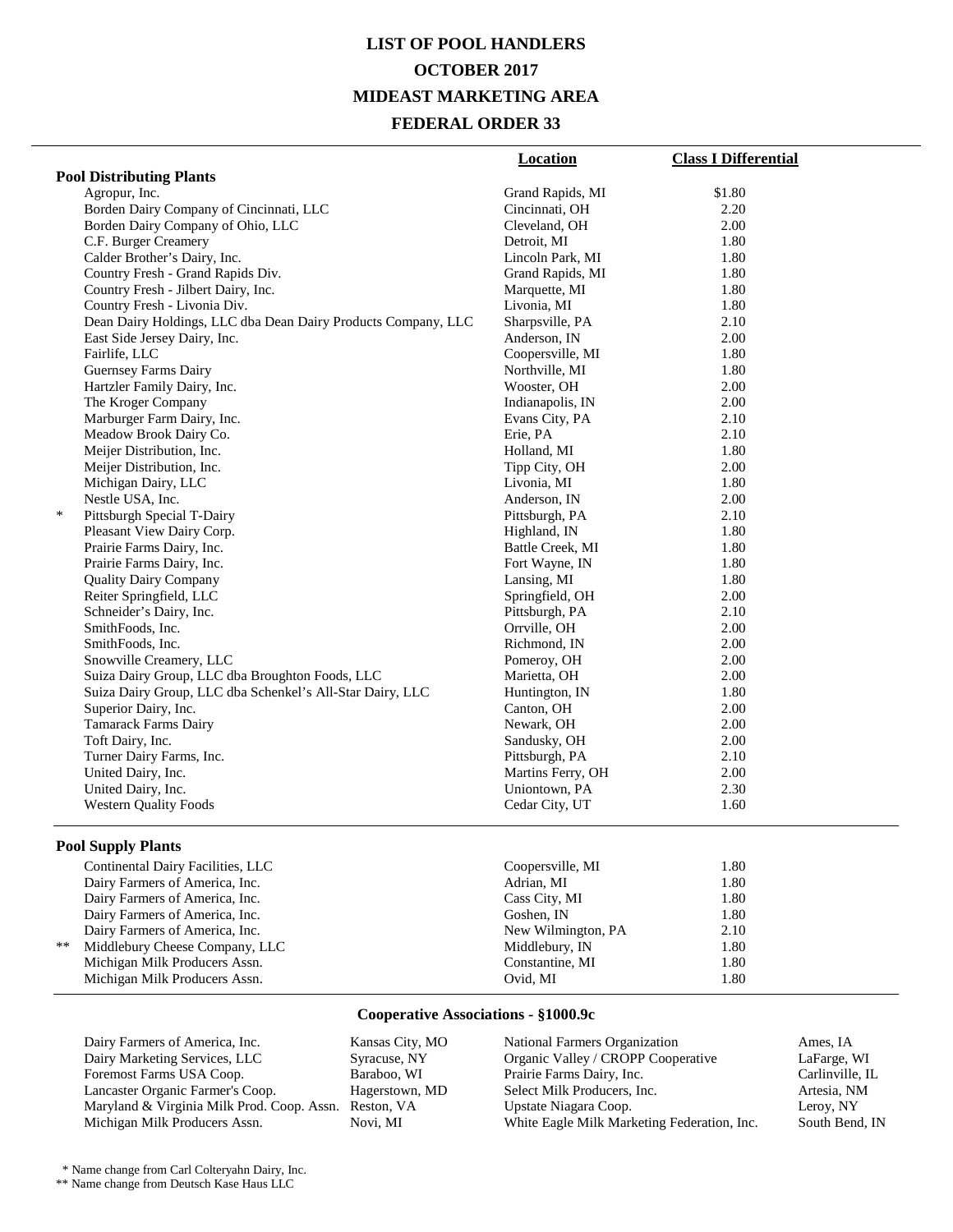# **LIST OF POOL HANDLERS NOVEMBER 2017 MIDEAST MARKETING AREA FEDERAL ORDER 33**

|                                                               | <b>Location</b>   | <b>Class I Differential</b> |
|---------------------------------------------------------------|-------------------|-----------------------------|
| <b>Pool Distributing Plants</b>                               |                   |                             |
| Agropur, Inc.                                                 | Grand Rapids, MI  | \$1.80                      |
| Borden Dairy Company of Cincinnati, LLC                       | Cincinnati, OH    | 2.20                        |
| Borden Dairy Company of Ohio, LLC                             | Cleveland, OH     | 2.00                        |
| C.F. Burger Creamery                                          | Detroit, MI       | 1.80                        |
| Calder Brother's Dairy, Inc.                                  | Lincoln Park, MI  | 1.80                        |
| Country Fresh - Grand Rapids Div.                             | Grand Rapids, MI  | 1.80                        |
| Country Fresh - Jilbert Dairy, Inc.                           | Marquette, MI     | 1.80                        |
| Country Fresh - Livonia Div.                                  | Livonia, MI       | 1.80                        |
| Dean Dairy Holdings, LLC dba Dean Dairy Products Company, LLC | Sharpsville, PA   | 2.10                        |
| East Side Jersey Dairy, Inc.                                  | Anderson, IN      | 2.00                        |
| Fairlife, LLC                                                 | Coopersville, MI  | 1.80                        |
| Guernsey Farms Dairy                                          | Northville, MI    | 1.80                        |
| Hartzler Family Dairy, Inc.                                   | Wooster, OH       | 2.00                        |
| The Kroger Company                                            | Indianapolis, IN  | 2.00                        |
| Marburger Farm Dairy, Inc.                                    | Evans City, PA    | 2.10                        |
| Meadow Brook Dairy Co.                                        | Erie, PA          | 2.10                        |
| Meijer Distribution, Inc.                                     | Holland, MI       | 1.80                        |
| Meijer Distribution, Inc.                                     | Tipp City, OH     | 2.00                        |
| Michigan Dairy, LLC                                           | Livonia, MI       | 1.80                        |
| Nestle USA, Inc.                                              | Anderson, IN      | 2.00                        |
| $\ast$<br>Pittsburgh Special T-Dairy                          | Pittsburgh, PA    | 2.10                        |
| Pleasant View Dairy Corp.                                     | Highland, IN      | 1.80                        |
| Prairie Farms Dairy, Inc.                                     | Battle Creek, MI  | 1.80                        |
| Prairie Farms Dairy, Inc.                                     | Fort Wayne, IN    | 1.80                        |
| <b>Quality Dairy Company</b>                                  | Lansing, MI       | 1.80                        |
| Reiter Springfield, LLC                                       | Springfield, OH   | 2.00                        |
| Schneider's Dairy, Inc.                                       | Pittsburgh, PA    | 2.10                        |
| SmithFoods, Inc.                                              | Orrville, OH      | 2.00                        |
| SmithFoods, Inc.                                              | Richmond, IN      | 2.00                        |
| Snowville Creamery, LLC                                       | Pomeroy, OH       | 2.00                        |
| Suiza Dairy Group, LLC dba Broughton Foods, LLC               | Marietta, OH      | 2.00                        |
| Suiza Dairy Group, LLC dba Schenkel's All-Star Dairy, LLC     | Huntington, IN    | 1.80                        |
| Superior Dairy, Inc.                                          | Canton, OH        | 2.00                        |
| <b>Tamarack Farms Dairy</b>                                   | Newark, OH        | 2.00                        |
| Toft Dairy, Inc.                                              | Sandusky, OH      | 2.00                        |
| Turner Dairy Farms, Inc.                                      | Pittsburgh, PA    | 2.10                        |
| United Dairy, Inc.                                            | Martins Ferry, OH | 2.00                        |
| United Dairy, Inc.                                            | Uniontown, PA     | 2.30                        |
| <b>Pool Supply Plants</b>                                     |                   |                             |

|    | Continental Dairy Facilities, LLC | Coopersville, MI   | 1.80 |
|----|-----------------------------------|--------------------|------|
|    | Dairy Farmers of America, Inc.    | Adrian, MI         | 1.80 |
|    | Dairy Farmers of America, Inc.    | Cass City, MI      | 1.80 |
|    | Dairy Farmers of America, Inc.    | Goshen, IN         | 1.80 |
|    | Dairy Farmers of America, Inc.    | New Wilmington, PA | 2.10 |
| ** | Middlebury Cheese Company, LLC    | Middlebury, IN     | 1.80 |
|    | Michigan Milk Producers Assn.     | Constantine, MI    | 1.80 |
|    | Michigan Milk Producers Assn.     | Ovid, MI           | 1.80 |
|    |                                   |                    |      |

#### **Cooperative Associations - §1000.9c**

Dairy Farmers of America, Inc.<br>
Dairy Marketing Services, LLC<br>
Syracuse, NY Dairy Marketing Services, LLC Syracuse, NY Foremost Farms USA Coop. Baraboo, WI<br>
Lancaster Organic Farmer's Coop. Hagerstown, MD Lancaster Organic Farmer's Coop. Maryland & Virginia Milk Prod. Coop. Assn. Reston, VA Michigan Milk Producers Assn.

National Farmers Organization Ames, IA<br>
Organic Valley / CROPP Cooperative LaFarge, WI Organic Valley / CROPP Cooperative LaFarge, WI Prairie Farms Dairy, Inc. Select Milk Producers, Inc. <br>
1998 - Artesia, NM<br>
1998 - Leroy, NY<br>
1998 - Leroy, NY Upstate Niagara Coop. <br>
White Eagle Milk Marketing Federation, Inc. South Bend, IN White Eagle Milk Marketing Federation, Inc.

\* Name change from Carl Colteryahn Dairy, Inc.